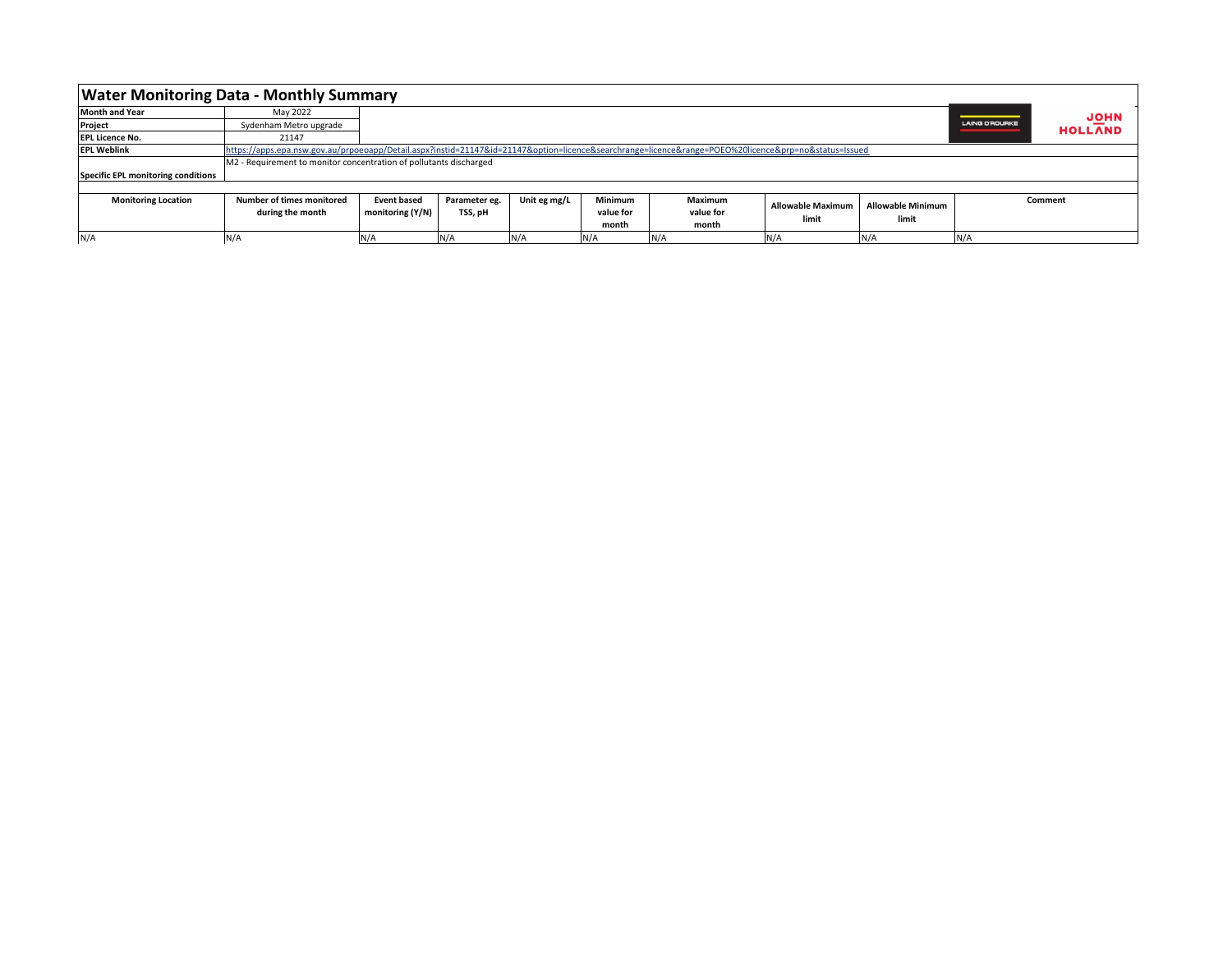| <b>Noise Monitoring Data - Monthly Summary</b> |                                               |                                  |                                        |                               |      |                        |                        |                    |                                                                                                                                                 |  |  |
|------------------------------------------------|-----------------------------------------------|----------------------------------|----------------------------------------|-------------------------------|------|------------------------|------------------------|--------------------|-------------------------------------------------------------------------------------------------------------------------------------------------|--|--|
| <b>Month and Year</b>                          | May 2022                                      |                                  |                                        |                               |      |                        |                        |                    |                                                                                                                                                 |  |  |
| Project                                        | Sydenham Metro upgrade                        | <b>JOHN</b><br>LAING O'ROUR      |                                        |                               |      |                        |                        |                    |                                                                                                                                                 |  |  |
| <b>EPL Licence No.</b>                         | 21147                                         |                                  |                                        |                               |      |                        |                        |                    | <b>HOLLAND</b>                                                                                                                                  |  |  |
| <b>EPL Weblink</b>                             |                                               |                                  |                                        |                               |      |                        |                        |                    | https://apps.epa.nsw.gov.au/prpoeoapp/Detail.aspx?instid=21147&id=21147&option=licence&searchrange=licence⦥=POEO%20licence&prp=no&status=Issued |  |  |
| <b>Specific EPL monitoring</b>                 |                                               |                                  |                                        |                               |      |                        |                        |                    |                                                                                                                                                 |  |  |
| conditions                                     | M7.1 - Noise monitoring                       |                                  |                                        |                               |      |                        |                        |                    |                                                                                                                                                 |  |  |
|                                                |                                               |                                  |                                        |                               |      |                        |                        |                    |                                                                                                                                                 |  |  |
| <b>Monitoring Location</b>                     | Number of times monitored<br>during the month | <b>Attended or</b><br>continuous | <b>Event based</b><br>monitoring (Y/N) | Parameter eg.<br>Laeq (15min) | Unit | Min value<br>dB(A) for | Max value<br>dB(A) for | Goals /<br>targets | Comment                                                                                                                                         |  |  |
|                                                |                                               | monitoring                       |                                        |                               |      | month                  | month                  | dB(A)              |                                                                                                                                                 |  |  |
|                                                |                                               |                                  |                                        |                               |      |                        |                        |                    | Highest LAeq15min value of 73 dB due to general construction noise in line with predicted 74 dB                                                 |  |  |
| Livingstone Rd, Marrickville                   | 2 days                                        | Continuous                       |                                        | Laeq (15min)                  | dB   | N/A                    | 73                     | 74                 | sound pressure level. Respite provided to residents.                                                                                            |  |  |
|                                                |                                               |                                  |                                        |                               |      |                        |                        |                    | Predictions validated. No exceedance identified due to construction activities.                                                                 |  |  |
|                                                |                                               |                                  |                                        |                               |      |                        |                        |                    | LAeg15min generally below predictions. Average LAeg15min between 7am - 6pm of 60 dB.                                                            |  |  |
|                                                |                                               |                                  |                                        |                               |      |                        |                        |                    | Highest LAeq15min value of 70 dB due to a period of plane passing. Predicted 72 dB sound pressure                                               |  |  |
| Livingstone Rd, Marrickville                   | 3 nights                                      | Continuous                       |                                        | Laeg (15min)                  | dB   | N/A                    | 70                     | 72                 | level. AA provided to residents.                                                                                                                |  |  |
|                                                |                                               |                                  |                                        |                               |      |                        |                        |                    | Predictions validated. No exceedance identified due to construction activities.                                                                 |  |  |
|                                                |                                               |                                  |                                        |                               |      |                        |                        |                    | LAeq15min generally below predictions. Average LAeq15min between 6pm - 7am of 59 dB.                                                            |  |  |
|                                                |                                               |                                  |                                        |                               |      |                        |                        |                    | Highest LAeq15min value of 51 dB due to general construction below predicted value of 74 dB sound                                               |  |  |
|                                                |                                               |                                  |                                        |                               |      |                        |                        |                    | pressure level. Noise periods were generally consistent throughout day and night periods and well                                               |  |  |
| Jack Shanahan                                  | 2 days & 3 nights                             | Continuous                       |                                        | Laeq (15min)                  | dB   | N/A                    | 51                     | 74                 | below predictions.                                                                                                                              |  |  |
|                                                |                                               |                                  |                                        |                               |      |                        |                        |                    | Predictions validated. No exceedance identified due to construction activities.                                                                 |  |  |
|                                                |                                               |                                  |                                        |                               |      |                        |                        |                    | LAeq15min generally below predictions. Average LAeq15min between 7am - 6pm of 51 dB.                                                            |  |  |
|                                                |                                               |                                  |                                        |                               |      |                        |                        |                    | Highest LAeq15min value of 59 dB due to excavators and general construction below predicted value                                               |  |  |
|                                                | 3 nights                                      | Continuous                       |                                        | Laeq (15min)                  |      |                        |                        |                    | of 67 dB sound pressure level. Noise levels were generally consistent through the evening. Residents                                            |  |  |
| The Parade                                     |                                               |                                  |                                        |                               | dB   | N/A                    | 59                     | 67                 | provided AA. Predictions validated. No exceedance identified due to construction activities.                                                    |  |  |
|                                                |                                               |                                  |                                        |                               |      |                        |                        |                    | LAeq15min generally below predictions. Average LAeq15min between 6pm - 7am of 35 dB.                                                            |  |  |
|                                                |                                               |                                  |                                        |                               |      |                        |                        |                    |                                                                                                                                                 |  |  |
|                                                |                                               |                                  |                                        |                               |      |                        |                        |                    | Highest LAeg15min value of 57 dB due to excavator works well below predicted value of 71 dB sound                                               |  |  |
|                                                |                                               |                                  |                                        |                               |      |                        |                        |                    | pressure level. Noise levels were generally consistent and above respite levels through the day                                                 |  |  |
| The Parade                                     | 2 days                                        | Continuous                       |                                        | Laeq (15min)                  | dB   | N/A                    | 57                     | 71                 | periods. Residents provided respite, with noise levels hovering near 20 dB above RBL.                                                           |  |  |
|                                                |                                               |                                  |                                        |                               |      |                        |                        |                    | LAeq15min generally below predictions. Average LAeq15min between 7am - 6pm of 50 dB.                                                            |  |  |
|                                                |                                               |                                  |                                        |                               |      |                        |                        |                    |                                                                                                                                                 |  |  |
|                                                |                                               |                                  |                                        |                               |      |                        |                        |                    | Highest LAeq15min value of 56 dB due to construction activities below predicted value of 68 dB                                                  |  |  |
|                                                |                                               |                                  |                                        |                               |      |                        |                        |                    | sound pressure level. Period of high noise extended for 45 minutes plateauing either side. AA was                                               |  |  |
| Melford Rd                                     | 3 nights                                      | Continuous                       |                                        | Laeg (15min)                  | dB   | N/A                    | 56                     | 68                 | offered for all nights, however the first night works were cancelled, due to late isolation.                                                    |  |  |
|                                                |                                               |                                  |                                        |                               |      |                        |                        |                    | Predictions validated. No exceedance identified due to construction activities.                                                                 |  |  |
|                                                |                                               |                                  |                                        |                               |      |                        |                        |                    | LAeq15min generally below predictions. Average LAeq15min between 6pm - 7am of 48 dB.                                                            |  |  |
|                                                |                                               |                                  |                                        |                               |      |                        |                        |                    |                                                                                                                                                 |  |  |
|                                                |                                               | Continuous                       |                                        | Laeq (15min)                  | dB   | N/A                    |                        |                    | Highest LAeq15min value of 63 dB due to hammering works prediction of 64dB sound pressure level.                                                |  |  |
| Melford Rd                                     | 2 days                                        |                                  |                                        |                               |      |                        | 63                     | 64                 | Noise levels were nearing 60 dB for an hour period. Residents provided respite.                                                                 |  |  |
|                                                |                                               |                                  |                                        |                               |      |                        |                        |                    | Predictions validated. No exceedance identified due to construction activities.                                                                 |  |  |
|                                                |                                               |                                  |                                        |                               |      |                        |                        |                    | LAeq15min generally below predictions. Average LAeq15min between 7am - 6pm of 53 dB.                                                            |  |  |
|                                                |                                               |                                  |                                        |                               |      |                        |                        |                    | Highest LAeg15min value of 53 dB due to hammering works below predicted 70dB sound pressure                                                     |  |  |
|                                                |                                               |                                  |                                        |                               |      |                        |                        |                    | level. RO was offered.                                                                                                                          |  |  |
| Church St Footbridge                           | 2 days                                        | Continuous                       |                                        | Laeq (15min)                  | dB   | N/A                    | 53                     | 70                 | Predictions validated. No exceedance identified due to construction activities.                                                                 |  |  |
|                                                |                                               |                                  |                                        |                               |      |                        |                        |                    | LAeq15min generally below predictions. Average LAeq15min between 7am - 6pm of 44 dB                                                             |  |  |
|                                                |                                               |                                  |                                        |                               |      |                        |                        |                    | Highest LAeq15min value of 51 dB due to construction activities below predicted value of 64 dB                                                  |  |  |
|                                                |                                               |                                  |                                        |                               |      |                        |                        |                    | sound pressure level.                                                                                                                           |  |  |
| Church St Footbridge                           | 3 nights                                      | Continuous                       |                                        | Laeq (15min)                  | dB   | N/A                    | 51                     | 64                 | Predictions validated. No exceedance identified due to construction activities.                                                                 |  |  |
|                                                |                                               |                                  |                                        |                               |      |                        |                        |                    | LAeq15min generally below predictions. Average LAeq15min between 6pm - 7am of 43 dB.                                                            |  |  |
|                                                |                                               |                                  |                                        |                               |      |                        |                        |                    | Highest LAeq15min value of 70 dB due to construction activities below predicted value of 71 dB                                                  |  |  |
|                                                |                                               |                                  |                                        |                               |      |                        |                        |                    | sound pressure level. Period of high noise extended for 60 minutes from 5am - 6am . AA was offered                                              |  |  |
|                                                |                                               |                                  |                                        |                               |      |                        |                        |                    | friday, saturday and sunday night.                                                                                                              |  |  |
| 8 Broughton St, Canterbury                     | 3 nights                                      | Continuous                       |                                        | Laeg (15min)                  | dB   | N/A                    | 70                     | 71                 | Predictions validated. No exceedance identified due to construction activities.                                                                 |  |  |
|                                                |                                               |                                  |                                        |                               |      |                        |                        |                    | LAeq15min generally below predictions with 60 minute peak periods. Average LAeq15min between                                                    |  |  |
|                                                |                                               |                                  |                                        |                               |      |                        |                        |                    | 6pm - 7am of 60 dB.                                                                                                                             |  |  |
|                                                |                                               |                                  |                                        |                               |      |                        |                        |                    | Highest LAeg15min value of 68 dB due to construction activities below predicted value of 70 dB                                                  |  |  |
|                                                |                                               | Continuous                       |                                        | Laeq (15min)                  |      |                        |                        |                    | sound pressure level. Period of high noise extended for 60 minutes from 5pm - 6pm on Saturday and                                               |  |  |
|                                                |                                               |                                  |                                        |                               | dB   |                        |                        |                    | Sunday; expected from workers returning to compound. Residents provided respite for saturday and                                                |  |  |
| 8 Broughton St, Canterbury                     | 2 days                                        |                                  |                                        |                               |      | N/A                    | 68                     | 70                 | sunday with LAeq15min 20 dB above RBL. Predictions validated.                                                                                   |  |  |
|                                                |                                               |                                  |                                        |                               |      |                        |                        |                    | No exceedance identified due to construction activities.                                                                                        |  |  |
|                                                |                                               |                                  |                                        |                               |      |                        |                        |                    | LAeq15min generally below predictions. Average LAeq15min between 7am - 6pm of 60 dB.                                                            |  |  |
|                                                |                                               |                                  |                                        |                               |      |                        |                        |                    |                                                                                                                                                 |  |  |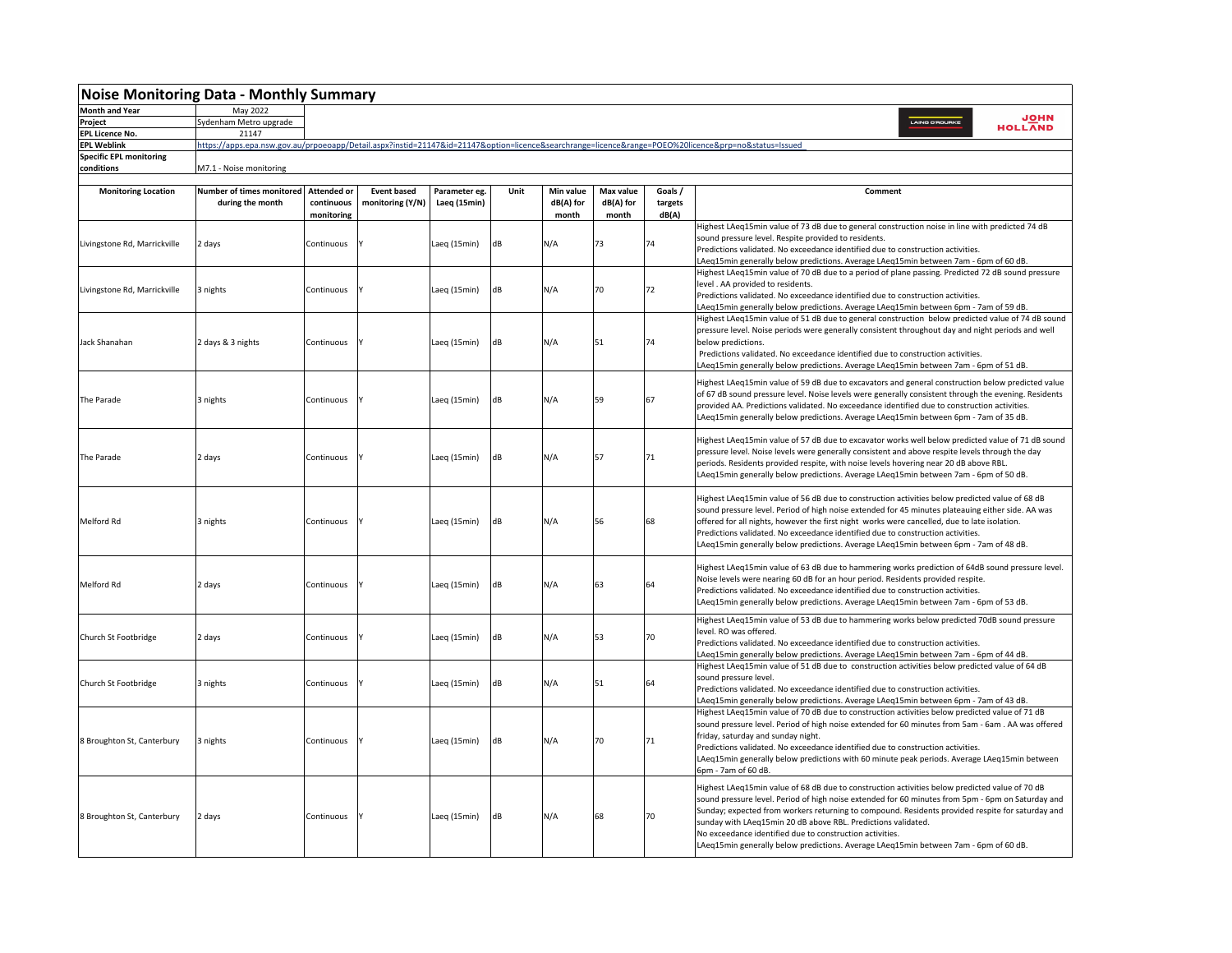| Duke Street, Campsie                      | 3 nights | Continuous | Laeg (15min) | AB        | N/A |    | 69 | Highest LAeq15min value of 52 dB due to construction activities well below predicted value of 69 dB<br>sound pressure level. Period of high noise extended for 60 minutes from 6:30am -7:30am on Saturday<br>morning. AA was offered friday, saturday and sunday night.<br>Predictions validated. No exceedance identified due to construction activities.<br>Average LAeg15min between 6pm - 7am of 43 dB.                                                                                                                                                                                                                                                                                                                                                                                                                                                                                                                                                                                                                                                                                                          |
|-------------------------------------------|----------|------------|--------------|-----------|-----|----|----|----------------------------------------------------------------------------------------------------------------------------------------------------------------------------------------------------------------------------------------------------------------------------------------------------------------------------------------------------------------------------------------------------------------------------------------------------------------------------------------------------------------------------------------------------------------------------------------------------------------------------------------------------------------------------------------------------------------------------------------------------------------------------------------------------------------------------------------------------------------------------------------------------------------------------------------------------------------------------------------------------------------------------------------------------------------------------------------------------------------------|
| Duke Street, Campsie                      | 2 days   | Continuous | Laeg (15min) | dB        | N/A |    |    | Highest LAeq15min value of 54 dB due to construction activities well below predicted value of 70 dB<br>sound pressure level. Period of high noise extended for 60 minutes from 6:30am -7:30am on Saturday<br>morning. Respite was offered friday, saturday and sunday day. Noise levels were generally consistent<br>from Firday night - Monday morning. Predictions validated. No exceedance identified due to<br>construction activities.<br>Average LAeg15min between 6pm - 7am of 46 dB.                                                                                                                                                                                                                                                                                                                                                                                                                                                                                                                                                                                                                         |
| 2 West Terrace, Bankstown                 | 2 nights | Continuous | Laeg (15min) | dB        | N/A |    | 69 | Highest LAeq15min value of 65 dB due to construction activities below predicted value of 69 dB<br>sound pressure level. Period of noise above 60 dB is consistent from 7am - 6pm on Saturday and<br>Sunday.<br>Predictions validated. No exceedance identified due to construction activities. Average LAeg15min<br>between 7am - 6pm of 62 dB.                                                                                                                                                                                                                                                                                                                                                                                                                                                                                                                                                                                                                                                                                                                                                                      |
| 2 West Terrace, Bankstown                 | 2 days   | Continuous | Laeg (15min) | dB        | N/A | 64 | 58 | Highest LAeq15min value of 64 dB due to general noise activity in the area. This is above the<br>predicted value of 58 dB. Although construction activities were not occuring from 6pm on Friday and<br>Sunday night, noise levels are seen to exceed 60 dB (exceedence of night work predictions) until<br>around 10pm and plateauing thereafter. Continuous monitoring on Saturday night while works were<br>occuring indicated a similar trend however plateauing slightly later in the night (based on previous<br>attended observations likely due to late night public weekend activities within the Bankstown social<br>hub). Further to this, the continuous noise monitor was located at a height from the works resulting in<br>a direct line of sight to an extended noise catchment. Elevated noise levels recorded from 21:00 -<br>23:00 and also a 30 minute period from 2:00 - 2:30am were identified as extraneous noise sources,<br>predominantly road traffic.<br>Predictions validated. No exceedance identified due to construction activities. Average LAeq15min<br>between 6pm - 7am of 48 dB. |
| CNR Sth Pde /Park St (inside<br>corridor) |          | Attended   | Laeg (15min) | dB        | N/A | 54 | 66 | Parrallel monitoring with Site Hive HEX14. ID# L710                                                                                                                                                                                                                                                                                                                                                                                                                                                                                                                                                                                                                                                                                                                                                                                                                                                                                                                                                                                                                                                                  |
| Sth side of Church St bridge              |          | Attended   | Laeg (15min) | <b>dB</b> | N/A | 57 | 68 | Parrallel monitoring with Site Hive HEX30, ID# L712.                                                                                                                                                                                                                                                                                                                                                                                                                                                                                                                                                                                                                                                                                                                                                                                                                                                                                                                                                                                                                                                                 |